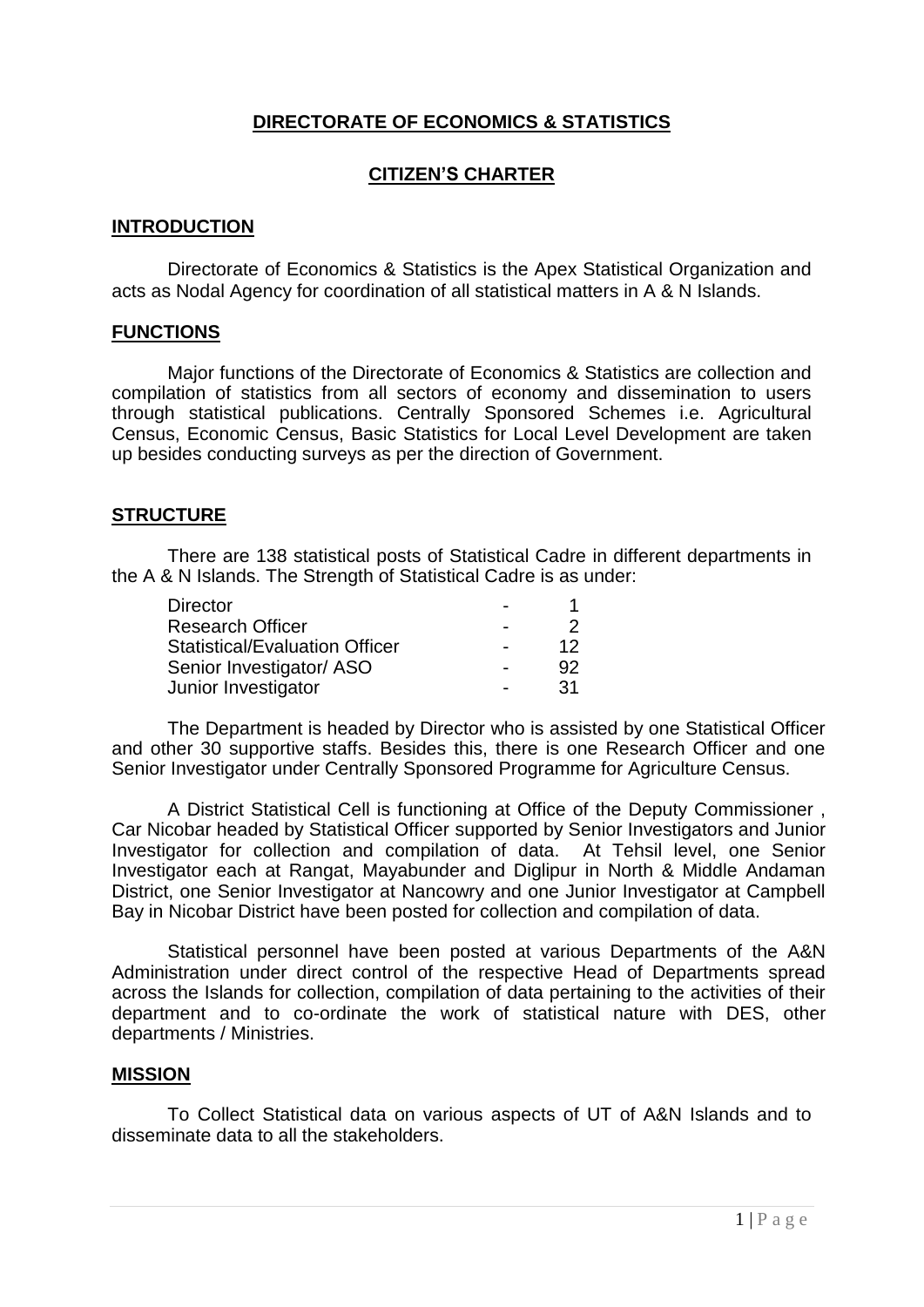# **VISION**

- Improvement of Statistical System in A&N Islands.
- Coordination of statistical activities of line departments of Administration.
- Identification of data gaps and suggests measures to improve the quality and coverage of data and to avoid duplication in collection and compilation of data.
- Standardization in collection, classification, processing and dissemination of data both within DES and line departments by developing and advising methodologies.
- Auditing the Statistics generated by line departments before they are released and suggest measures for improving the quality/coverage of data collected.

# **SERVICES**

The data is compiled in the form of statistical publications for use of all stakeholders i.e. Government Agencies, Planners, Researchers etc. In addition, this Directorate advises all the Departments in carrying out the Statistical activities and assist in conducting surveys as per directions of Government. Besides, liaisioning with the Departments, Statistical Organizations of different States/UTs and Central Ministries, this Department imparts training to the Statistical staff on improvement of data collection.

## **DISSEMINATION OF INFORMATION THROUGH PUBLICATIONS**

To disseminate data to all the stakeholders, this Department brings out the following publications and also uploaded the same in the Administration's website [http://www.ssw1.and.nic.in/ecostat/index.php.](http://www.ssw1.and.nic.in/ecostat/index.php)

- 1. A & N Islands at a Glance
- 2. Basic Statistics
- 3. Brochure at a Glance
- 4. District at a Glance
- 5. District-wise Hand Book
- 6. Economic Review
- 7. Gender Statistics
- 8. Island-wise Statistical Outline
- 9. Meteorological Statistics
- 10. Basic Transport Statistics
- 11. Price Statistics
- 12. Earth Quake Statistics
- 13. Agriculture Census Report
- 14. Economic Census Report

## **TIME FRAME**

This Directorate is committed to bring out statistical publications in time provided that all departments furnish data well in time.